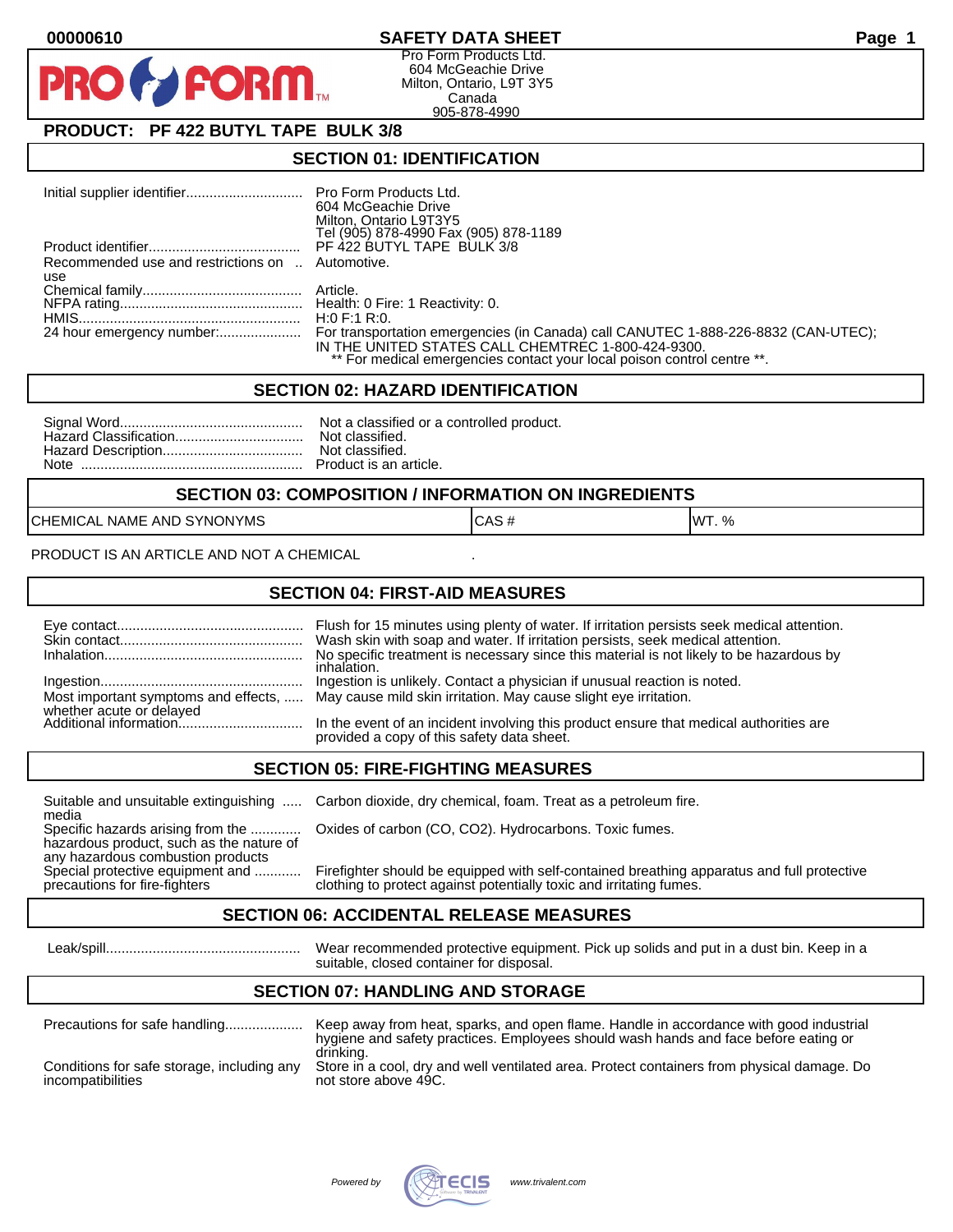# **PRODUCT: PF 422 BUTYL TAPE BULK 3/8**

## **SECTION 08: EXPOSURE CONTROLS / PERSONAL PROTECTION**

| INGREDIENTS                      | TWA | <b>ACGIH TLV</b><br>STEL                                 | PEL | <b>OSHA PEL</b><br>STEL                                                                                                                                                                                                          | <b>NIOSH</b><br>IREL |
|----------------------------------|-----|----------------------------------------------------------|-----|----------------------------------------------------------------------------------------------------------------------------------------------------------------------------------------------------------------------------------|----------------------|
|                                  |     | None required under normal use. Avoid breathing vapours. |     | Where contact with this material is possible, eye protection is recommended. May cause<br>eye irritation after repeated or prolonged contact.<br>Use of proper hygiene practices in the workplace is recommended. May cause skin |                      |
|                                  |     | irritation after repeated or prolonged contact.          |     |                                                                                                                                                                                                                                  |                      |
|                                  |     | repeated or prolonged contact.                           |     | Wear long sleeves and trousers to prevent dermal exposure. May cause skin irritation after                                                                                                                                       |                      |
|                                  |     |                                                          |     | Safety boots per local regulations.<br>Educate and train employees on the safe use and handling of the product. Employees                                                                                                        |                      |
| Appropriate engineering controls |     |                                                          |     | should wash their hands and face before eating, drinking, or using tobacco products.<br>Good general ventilation should be sufficient to control airborne levels.                                                                |                      |

### **SECTION 09: PHYSICAL AND CHEMICAL PROPERTIES**

| Appearance/Physical state                      | Black mastic, soft solid.    |
|------------------------------------------------|------------------------------|
|                                                | Black.                       |
|                                                | Faint. Characteristic odour. |
| Odour threshold (ppm)                          | Not applicable.              |
| Vapour pressure (mm Hg)                        | Not applicable.              |
| Vapour density (air=1)                         | Not applicable.              |
|                                                | Not applicable.              |
| Relative Density (Specific Gravity)            | $-1.3.$                      |
| Melting / Freezing point (deg C)               | Not applicable.              |
|                                                | Not applicable.              |
| Initial boiling point / boiling range (deg C). | Not applicable.              |
|                                                | Not applicable.              |
| Flash point (deg C), method                    | $>232$ COC.                  |
| Auto ignition temperature (deg C)              | Not applicable.              |
| Upper flammable limit (% vol)                  | Not applicable.              |
| Lower flammable limit (% vol)                  | No Data.                     |
| Partition coefficient - n-octanol/water        | No data.                     |
|                                                | Non volatile.                |
|                                                | No data.                     |

# **SECTION 10: STABILITY AND REACTIVITY**

|                                                                           | Stable at normal temperatures and pressures.<br>Avoid heat, sparks and flames. Hazardous poly |
|---------------------------------------------------------------------------|-----------------------------------------------------------------------------------------------|
|                                                                           | Possibility of hazardous reactions Will not occur under normal temperature and pr             |
| Conditions to avoid, including static  Incompatible with strong solvents. |                                                                                               |
| discharge, shock or vibration                                             |                                                                                               |
|                                                                           | Hazardous decomposition products Decomposition may produce fumes. smoke. oxi                  |

Reactivity .................................................. Avoid heat, sparks and flames. Hazardous polymerization will not occur. Possibility of hazardous reactions............. Will not occur under normal temperature and pressure. Incompatible with strong solvents.

Decomposition may produce fumes, smoke, oxides of carbon and hydrocarbons.

#### **SECTION 11: TOXICOLOGICAL INFORMATION**

| <b>INGREDIENTS</b>          |                                                                                                      | LC50                                                                                                                                                                                                                                                                                                                                                       | LD50 |
|-----------------------------|------------------------------------------------------------------------------------------------------|------------------------------------------------------------------------------------------------------------------------------------------------------------------------------------------------------------------------------------------------------------------------------------------------------------------------------------------------------------|------|
| Effects of chronic exposure | Not expected to pose any hazards.<br>May cause slight eye and slight skin irritation.<br>carcinogen. | Prolonged or repeated contact may cause eye and skin irritation.<br>Carbon black has been shown to cause cancer in laboratory animals. The relevance of this<br>finding to humans is uncertain. It is listed as a carcinogen by the International Agency for<br>Research on Cancer (IARC). . Quartz (Crystalline Silica) is listed by IARC in Group 1 as a |      |
|                             | None.                                                                                                |                                                                                                                                                                                                                                                                                                                                                            |      |
|                             |                                                                                                      |                                                                                                                                                                                                                                                                                                                                                            |      |

#### **SECTION 12: ECOLOGICAL INFORMATION**

Persistence and degradability................... Not available.